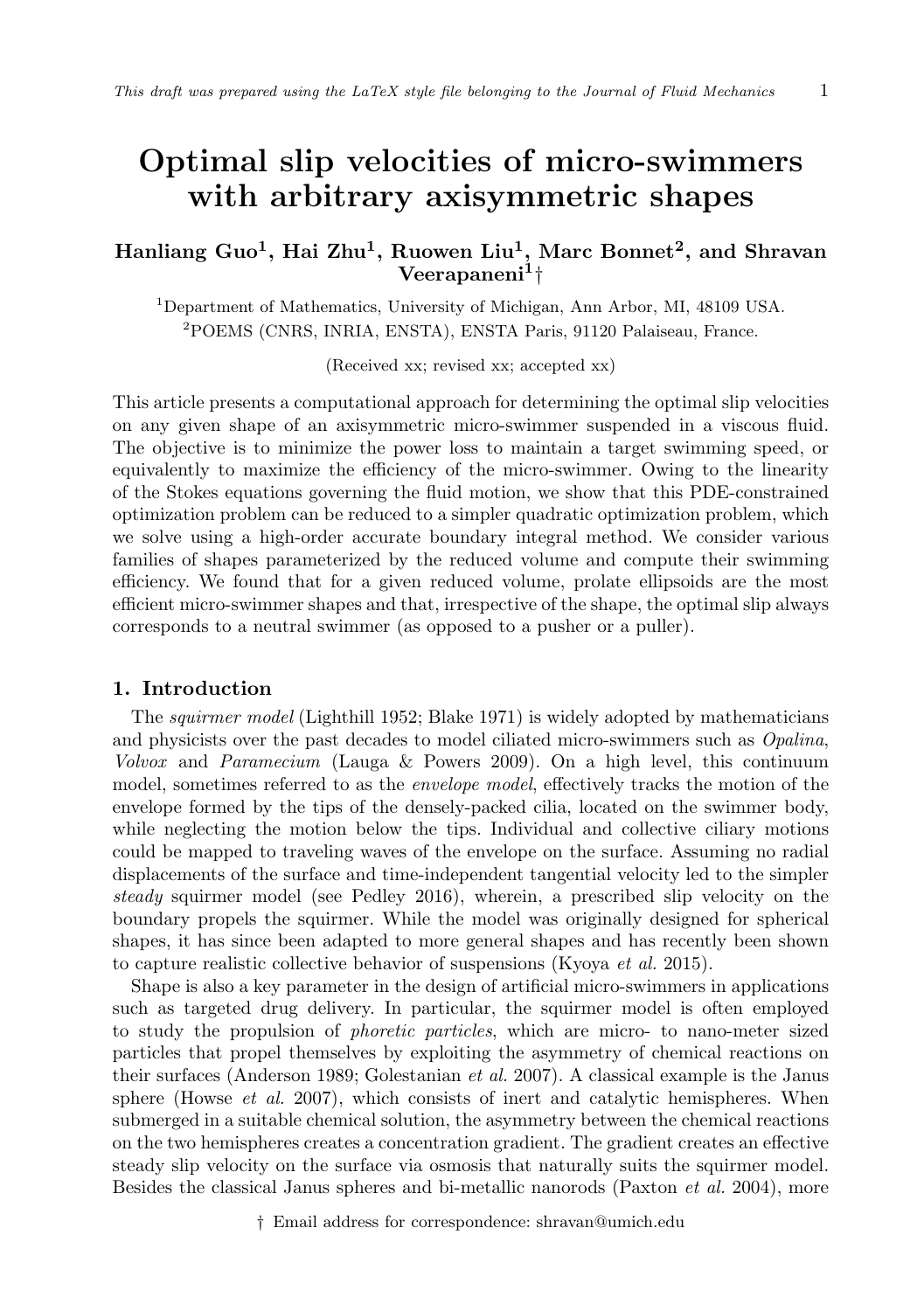sophisticated shapes have also been proposed recently, such as two-spheres (Valadares et al. 2010; Palacci et al. 2015), spherocylinder (Uspal et al. 2018), matchsticks (Morgan  $et \ al. 2014$ ) and microstars (Simmchen  $et \ al. 2017$ ). Interestingly, Uspal  $et \ al. (2018)$ showed that special shapes of phoretic particles exhibit novel properties such as 'edgefollowing' when put close to chemically patterned surfaces.

Studying the efficiency of biological micro-swimmers is pivotal to understanding natural systems and designing artificial ones for accomplishing various physical tasks. The mechanical efficiency (Lighthill 1975) of the spherical squirmer can be directly computed, as its rate of viscous energy dissipation, or power loss, can be written in terms of the modes of the squirming motion. Michelin & Lauga  $(2010)$  found the optimal swimming strokes of unsteady spherical squirmers by employing a pseudo-spectral method for solving the Stokes equations that govern the ambient fluid and a numerical optimization procedure. Their approach, however, does not readily generalize to arbitrary shapes. On the other hand, Leshansky  $et \ al.$  (2007) analytically investigated the efficiency of microswimmers of prolate ellipsoidal shapes with a time-independent 'treadmilling' slip velocity and found that the efficiency increases unboundedly with the aspect ratio. Vilfan (2012) optimized the steady slip velocity and the shape at the same time, with constraints on its volume and maximum curvature. However, this work was restricted to the case where the power loss at each point is solely based on the local slip velocity, uncoupled from its neighboring points (e.g., when cilia are far apart).

In this note, we address the following broader question: Given an axisymmetric shape of a steady squirmer, what is the slip velocity that maximizes its swimming efficiency? The optimization problem, being quadratic, is reduced to a linear system of equations solved by a direct method, while forward exterior flow problems are solved using a boundary integral method. Those combined features produce a simple and efficient solution procedure. We introduce the optimization problem and our numerical solver in Section 2, present the optimal solution for various shape families in Section 3, followed by conclusions and a discussion on future research directions in Section 4.

### 2. Problem Formulation and Numerical Solution

#### 2.1. Model

Consider an axisymmetric micro-swimmer whose boundary  $\Gamma$  can be obtained by rotating a curve  $\gamma$  about  $e_3$  axis as shown in Fig. 1(a). Using the arc-length  $s \in [0, \ell]$ to parameterize the generating curve, its coordinate functions can be written as  $\gamma(s)$  =  $(x_1(s), 0, x_3(s))$ . Here, we restrict our attention to shapes of spherical topology, therefore, all shapes considered satisfy the conditions  $x_1(0) = x_1(\ell) = 0$  and  $x_1(s) > 0$ ,  $\forall s \in (0, \ell)$ . We assume that the micro-swimmer is suspended in an unbounded viscous fluid domain. The governing equations for the ambient fluid in the vanishing Reynolds number limit are given by the Stokes equations:

$$
-\mu \nabla^2 \mathbf{u} + \nabla p = \mathbf{0}, \quad \nabla \cdot \mathbf{u} = 0,
$$
\n(2.1)

where  $\mu$  is the fluid viscosity, p and  $\boldsymbol{u}$  are the pressure and flow field respectively. In the absence of external forces and imposed flow fields, the far-field boundary condition simply is

$$
\lim_{x \to \infty} u(x) = 0. \tag{2.2}
$$

A tangential slip  $u^S$  defined on  $\gamma$  propels the micro-swimmer forward with a translational velocity  $U$  in the  $e_3$  direction. Its angular velocity as well as the translational velocities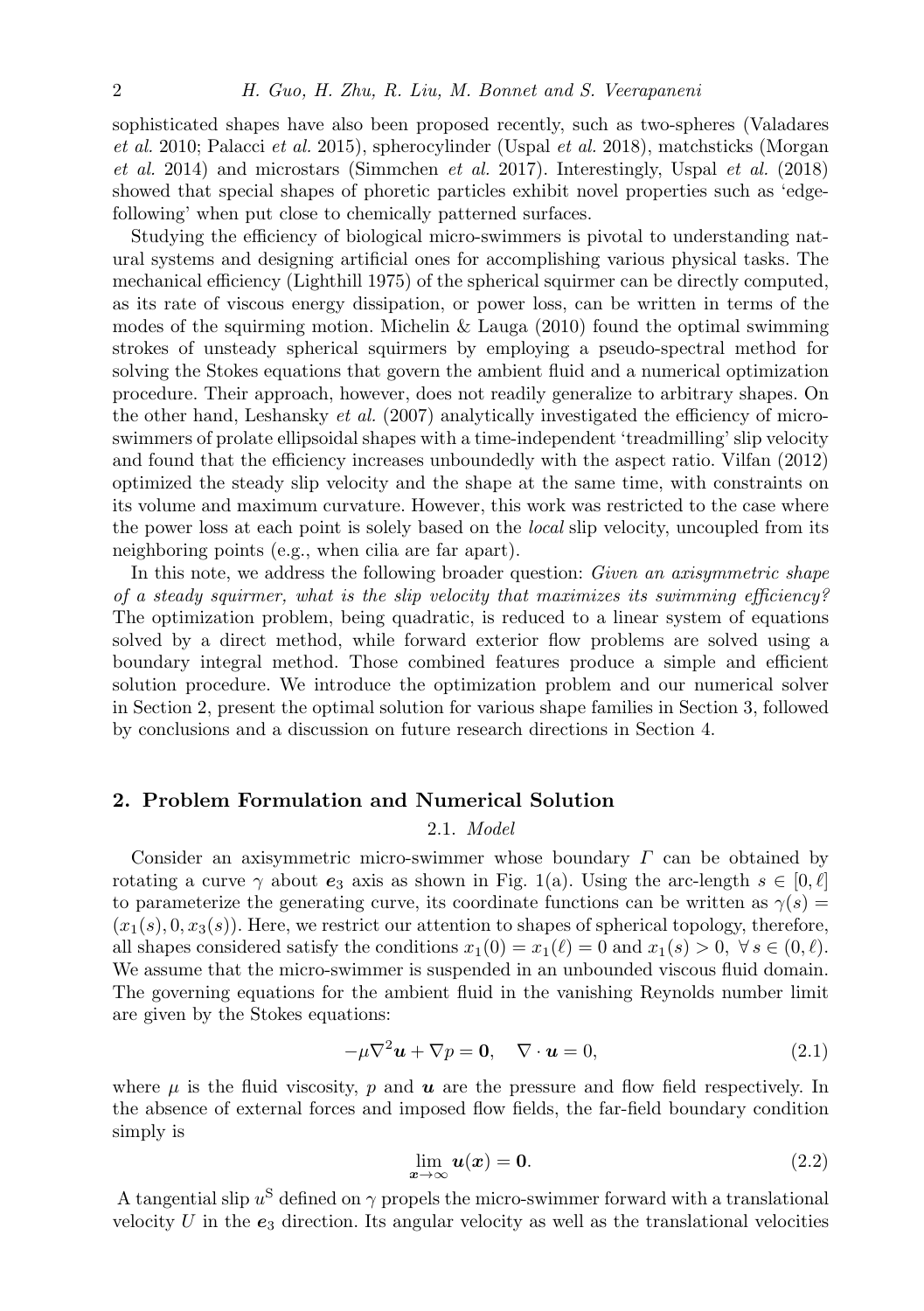

Figure 1. (a) Schematic of the micro-swimmer geometry. The shape is assumed to be axisymmetric, obtained by rotating the generating curve  $\gamma$  about the  $e_3$  axis. (b) Biological swimmers (Lynn (2008), Chap 4 Fig 4.6). (c) Scanning electron microscope (SEM) image of a single half-coated Janus particle; inset: the dark-blue shows the location of the Pt cap. (Choudhury et al. 2017) (d) SEM image of a phototactic swimmer, which consists of a haematite particle extruded from a colloidal bead. (Aubret & Palacci 2018)

in the  $e_1$  and  $e_2$  directions are zero by symmetry. Consequently, the boundary condition on  $\gamma$  is given by

$$
\mathbf{u} = u^{\mathrm{S}} \boldsymbol{\tau} + U \boldsymbol{e}_3,\tag{2.3}
$$

where  $\tau$  is the unit tangent vector on  $\gamma$ . Note that, in order to avoid singularities, the slip must vanish at the end points:

$$
u^{\mathcal{S}}(0) = u^{\mathcal{S}}(\ell) = 0.
$$
\n(2.4)

Due to the axisymmetry of  $\Gamma$ , the required no-net-torque condition on the freelysuspended microswimmer is automatically satisfied while the no-net-force condition reduces to one scalar equation

$$
\int_{\Gamma} \mathbf{f}(\mathbf{x}) \cdot \mathbf{e}_3 \, \mathrm{d}S = 2\pi \int_{\gamma} f_3(\mathbf{x}) \, x_1 \mathrm{d}s = 0,\tag{2.5}
$$

where  $f$  is the active force density on the micro-swimmer surface (negative to fluid traction) and  $f_3$  is its  $e_3$  component.

We quantify the performance of the micro-swimmer with slip velocity  $u^{\rm S}$  by its power loss while maintaining a target swimming speed U. The power loss is defined by

$$
P = \int_{\Gamma} \boldsymbol{f} \cdot \boldsymbol{u} \, \mathrm{d}S = 2\pi \int_{\gamma} \boldsymbol{f} \cdot (u^{\mathrm{S}} \boldsymbol{\tau} + U \boldsymbol{e}_3) x_1 \mathrm{d}s. \tag{2.6}
$$

Note that  $P$  can be made arbitrarily small by lowering the swimming speed  $U$ . It is therefore necessary to compare the power loss of different swimmers that have the same swimming speed  $U$ . We note that a lower  $P$  with a fixed shape and swimming speed  $U$ corresponds to a higher efficiency,  $\eta = C_D U^2 / P$ , as defined by Lighthill (1952), where  $C_D$  is the drag coefficient of the given swimmer.

#### 2.2. Boundary integral method for the forward problem

Before stating the optimization problem, we summarize our numerical solution procedure for  $(2.1) - (2.3)$ . Again, we fix the swimming speed U, referred to from here onwards as the "target swimming speed", and assume that the tangential slip  $u^S$  is given. In general, an arbitrary pair of  $u^S$  and U does not satisfy the no-net-force condition (2.5). This condition will be treated as a constraint in our optimization problem. Therefore, the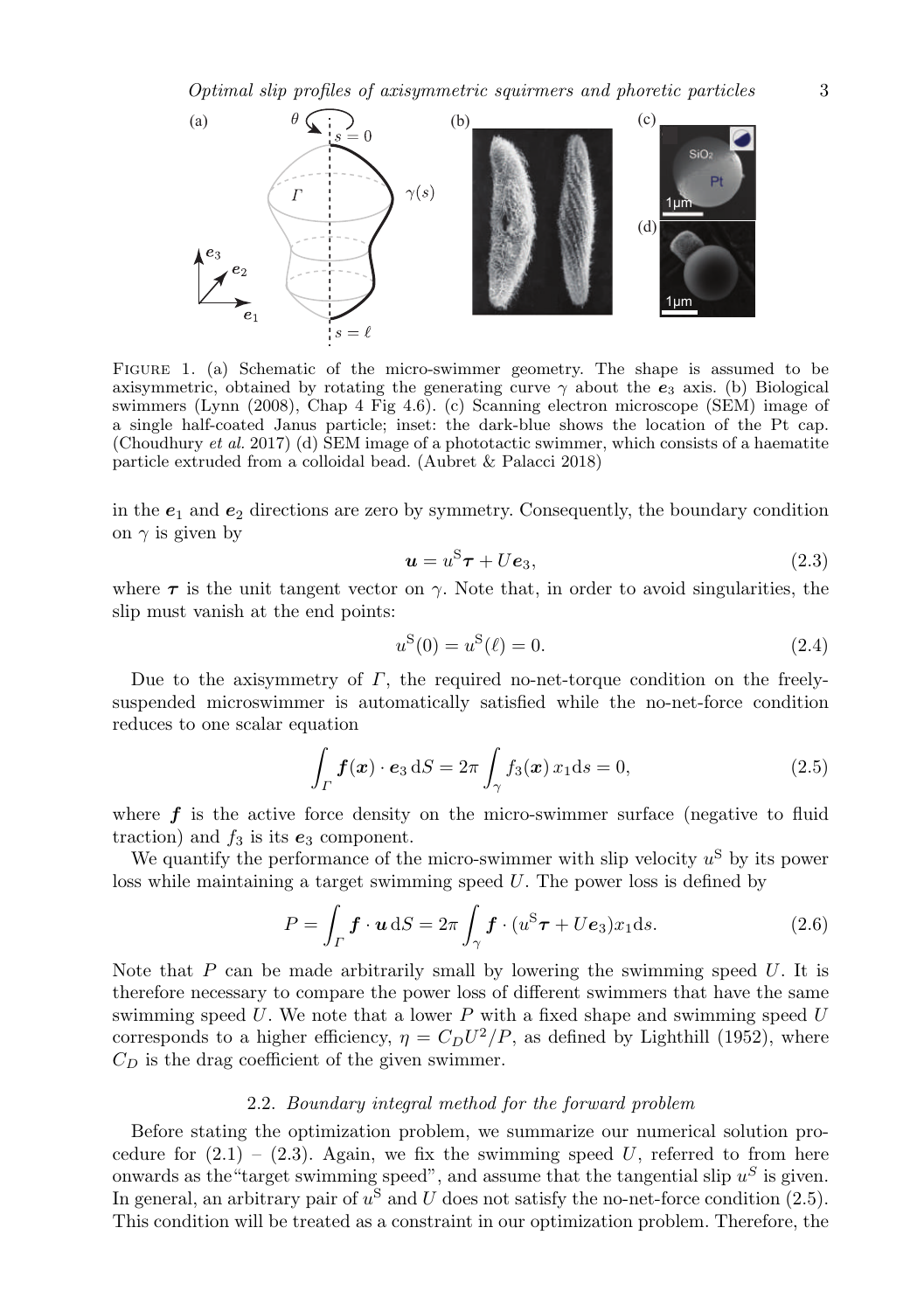#### 4 H. Guo, H. Zhu, R. Liu, M. Bonnet and S. Veerapaneni

goal is to find the active force density f given the velocity on the boundary  $\gamma$  as in (2.3). We use the single-layer potential ansatz, which expresses the velocity as a convolution of an unknown density function  $\mu$  with the Green's function for the Stokes equations  $G$ , from which the force density can be determined by convolution with the traction kernel  $T$  (Pozrikidis (1992)):

$$
\boldsymbol{u}(\boldsymbol{x}) = \int_{\Gamma} G(\boldsymbol{x} - \boldsymbol{y}) \,\boldsymbol{\mu}(\boldsymbol{y}) \, d\Gamma(\boldsymbol{y}), \quad \boldsymbol{f}(\boldsymbol{x}) = -\int_{\Gamma} T(\boldsymbol{x} - \boldsymbol{y}) \cdot \boldsymbol{n} \,\boldsymbol{\mu}(\boldsymbol{y}) \, d\Gamma(\boldsymbol{y}), \qquad (2.7)
$$

where  $n$  is the unit normal vector pointing into the fluid. We can solve for  $\mu$  by taking the limit of  $x \to \Gamma$  in the above ansatz and substituting in (2.3). The boundary integrals in  $(2.7)$  become weakly singular on  $\Gamma$ , requiring specialized quadrature rules. Here, we use the approach of Veerapaneni et al. (2009) which performs an analytic integration in the  $\theta$ −direction reducing the integrals to convolutions on the generating curve and applies a high-order quadrature rule designed to handle the log−singularity of the resulting kernels.

## 2.3. Optimization problem and its reformulation

The goal is to find a slip profile  $u^{S*}(s)$  that minimizes the power loss P while maintaining the target swimming speed  $U$  of a given axisymmetrical micro-swimmer. Let  $J$  be the objective function, here equated to  $P$  defined in (2.6), and  $F$  be the net force functional:

$$
J(u^{\rm S}) := 2\pi \int_{\gamma} f(u^{\rm S}) \cdot (u^{\rm S} \tau + Ue_3) x_1 \, ds, \quad F(u^{\rm S}) := 2\pi \int_{\gamma} f(u^{\rm S}) \cdot e_3 x_1 \, ds. \tag{2.8}
$$

They are slip velocity functionals as their values are completely determined by  $u^S$ . The optimization problem can now be stated as follows:

$$
u^{\mathbf{S}*} = \underset{u^{\mathbf{S}} \in \mathcal{U}}{\arg \min} \, J(u^{\mathbf{S}}) \quad \text{subject to } F(u^{\mathbf{S}}) = 0,\tag{2.9}
$$

with U being the space of the all possible slip velocities satisfying  $(2.4)$ . Notice that the no-net-force condition (2.5) is added as a constraint here.

By  $(2.3)$  and linearity of the Stokes equation  $(2.1)$ , the forward solution u and the net force F are affine in  $u^S$  (*u* is linear in  $u^S$  if  $F = 0$ ). Consequently,  $J(u^S)$  is a quadratic functional and (2.9) is inherently a quadratic optimization problem. To make it more explicit, consider a discretized version of the slip optimization problem where  $u^{\rm S}$ is sought in the form

$$
u^{\rm S}(\boldsymbol{x}) = \sum_{k=1}^{m} U \xi_k \, u_k^{\rm S}(s),\tag{2.10}
$$

for some set of m basis functions  $u_k^S$  satisfying (2.4). We adopt a B-spline formulation for these basis functions (see supplemental material for details). Let  $(u_0, p_0, f_0)$  and  $(\boldsymbol{u}_k, p_k, \boldsymbol{f}_k)$  (with  $1 \leq k \leq m$ ) denote the solutions of the forward problem (2.1) with  $u = e_3$  and  $u = u_k^{\rm S}\tau$  being their boundary conditions on  $\gamma$ , respectively.

The net force  $F(u^{\rm S})$  is then given by  $F(u^{\rm S}) = 2\pi U \mathcal{F}(\xi)$ , where

$$
\mathcal{F}(\boldsymbol{\xi}) := \int_{\gamma} \left( \boldsymbol{f}_0 + \sum_{k=1}^m \xi_k \boldsymbol{f}_k \right) \cdot \boldsymbol{e}_3 \, x_1 \mathrm{d}s = F_0 + \boldsymbol{F}^{\mathrm{T}} \boldsymbol{\xi}.
$$
 (2.11)

Here  $\boldsymbol{\xi} = (\xi_1, \ldots, \xi_m)^{\mathrm{T}}$ ,  $\boldsymbol{F} = (F_1, \ldots, F_m)^{\mathrm{T}}$ , and  $F_k = \int_{\gamma} \boldsymbol{f}_k \cdot \boldsymbol{e}_3 x_1 \mathrm{d}s$  for  $k = 0, 1, \cdots, m$ .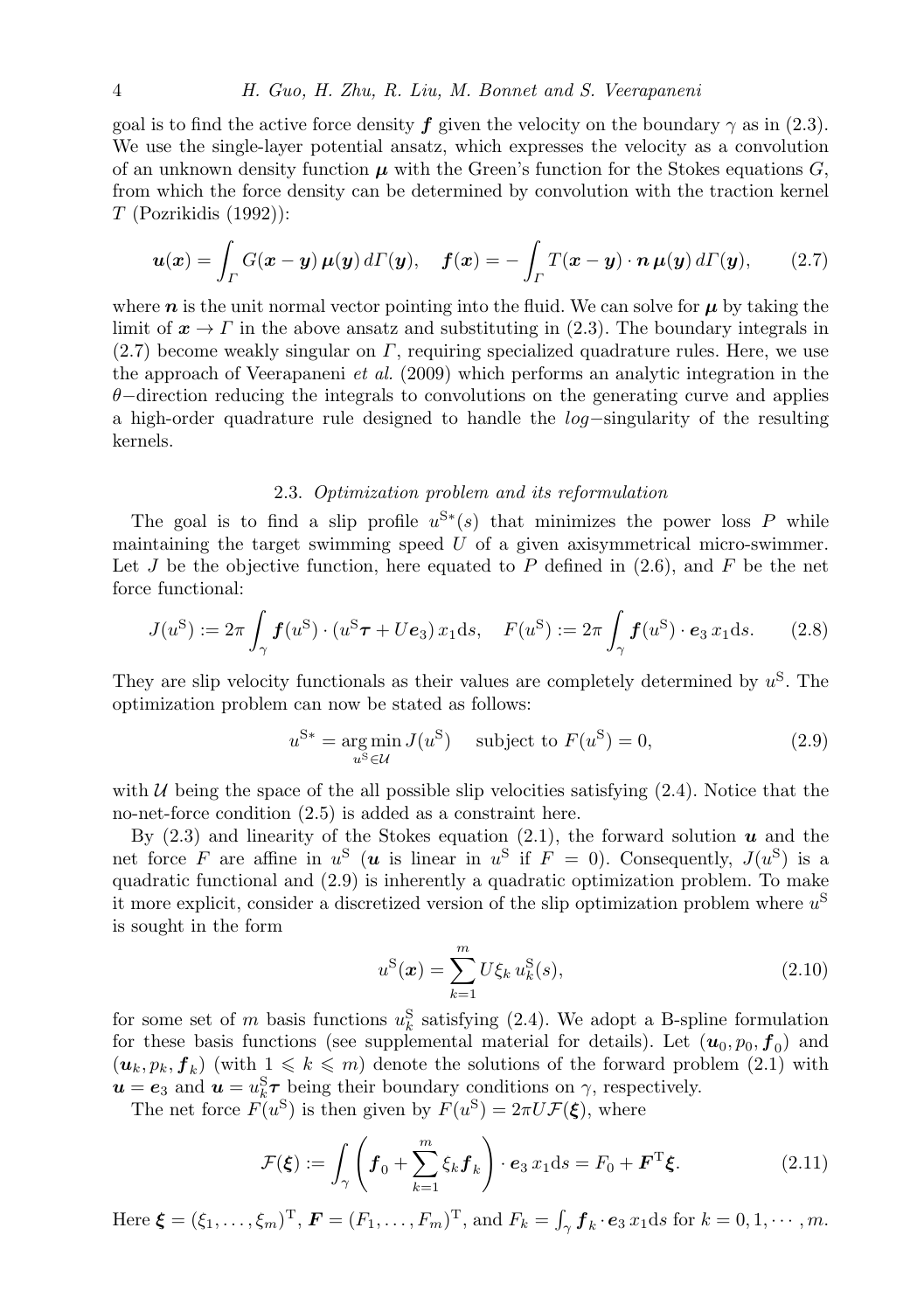Similarly, we have  $J(u^{\rm S}) = 2\pi U^2 \mathcal{J}(\boldsymbol{\xi})$ , where

$$
\mathcal{J}(\boldsymbol{\xi}) := \int_{\gamma} \left( \boldsymbol{f}_0 + \sum_{k=1}^m \xi_k \boldsymbol{f}_k \right) \cdot \left( \boldsymbol{e}_3 + \sum_{j=1}^m \xi_j u_j^S \boldsymbol{\tau} \right) x_1 \mathrm{d}s = \boldsymbol{\xi}^{\mathrm{T}} \boldsymbol{A} \boldsymbol{\xi} + 2 \boldsymbol{\xi}^{\mathrm{T}} \boldsymbol{F} + F_0. \quad (2.12)
$$

The elements of the  $m \times m$  matrix **A** are given by  $A_{kj} = \int_{\gamma} \mathbf{f}_k \cdot u_j^{\mathbf{S}} \boldsymbol{\tau} x_1 ds$ . We have used the fact that  $\int_{\gamma} f_0 \cdot u_k^{\rm S} \boldsymbol{\tau} x_1 ds = \int_{\gamma} f_k \cdot \boldsymbol{e}_3 x_1 ds$  for the linear term by the reciprocal theorem (Happel & Brenner 1973). We note that  $A$  is symmetric, also by the reciprocal theorem. Physically speaking,  $\xi^T A \xi$  represents the scaled power loss of the swimmer being held still with its slip velocity parametrized by  $\xi$ , implying that A is positivedefinite.

Now, the discretized optimization problem becomes

$$
\min_{\boldsymbol{\xi} \in \mathbb{R}^m} \mathcal{J}(\boldsymbol{\xi}) \quad \text{subject to } \mathcal{F}(\boldsymbol{\xi}) = 0. \tag{2.13}
$$

Introducing the Lagrangian  $L(\xi, \lambda) := \mathcal{J}(\xi) - 2\lambda \mathcal{F}(\xi)$ , the slip optimization problem is reduced to solving the first-order stationarity equations for L given by

$$
\begin{bmatrix} \mathbf{A} & -\mathbf{F} \\ -\mathbf{F}^{\mathrm{T}} & 0 \end{bmatrix} \begin{bmatrix} \xi \\ \lambda \end{bmatrix} = \begin{bmatrix} -\mathbf{F} \\ F_0 \end{bmatrix} . \tag{2.14}
$$

Note that forming the matrix requires  $(m + 1)$  solves of the forward problem  $(2.1)$  with appropriate boundary conditions. Since the micro-swimmer is assumed to be rigid, the single layer potential operator S as well as the traction operator  $\mathcal T$ , required for forming  $\boldsymbol{A}$  and  $\boldsymbol{F}$ , are both fixed for a given shape. Therefore, we only need to form them once.

#### 3. Results

We tested the convergence of our numerical solvers rigorously; validation results are presented in supplementary information (SI). Here we focus on analysis of the optimal solutions for various micro-swimmer shape families. Let  $V$  be the volume enclosed by the swimmer. We normalize lengths by the radius of a sphere of equivalent volume i.e., by  $R = (3V/4\pi)^{1/3}$ , and velocities by the swimming speed U. A simple calculation shows that, for a micro-swimmer submerged in water of size  $R = 5 \mu m$  and the speed of one body-length per second, the Reynolds number (Re)  $\approx 5 \times 10^{-5}$ ; thereby, confirming the validity of the Stokes equation  $(2.1)$ . We will use the dimensionless *reduced volume*, defined by  $\nu = 6\sqrt{\pi V/A^{3/2}}$  where A is the surface area of the given shape, to characterize each shape family. The largest possible value of  $\nu$ , attained by spheres, is  $\nu = 1$ , while for example  $\nu$  decreases monotonically for ellipsoids as the aspect-ratio is increased.

We first consider six different micro-swimmer shapes and plot their optimal slip profiles obtained by solving (2.14) in Figure 2. In each case, we also show the flow fields in both the body and lab frames. The optimal slip velocities plotted against the arclength, measured from north pole to south pole, are shown in the insets. In the case of a sphere (Fig. 2(a)), we recover the standard result that the optimal profile is a sine curve (Michelin & Lauga 2010). The optimal slip velocity of the prolate swimmer, shown in Fig. 2(b), 'flattens' the sine curve in the middle while that of the oblate swimmer, shown in Fig.  $2(c)$ , 'pinches' the sine curve. Additionally, the peak value of the optimal slip velocity is low for the prolate swimmer, and high for the oblate swimmer, compared to the spherical swimmer.

Next, we consider three shapes corresponding to different shape families mathematical equations for all of them are provided in SI. In Fig. 2(d), we consider the 'wavy' configuration obtained by adding high-order axisymmetric modes to the spherical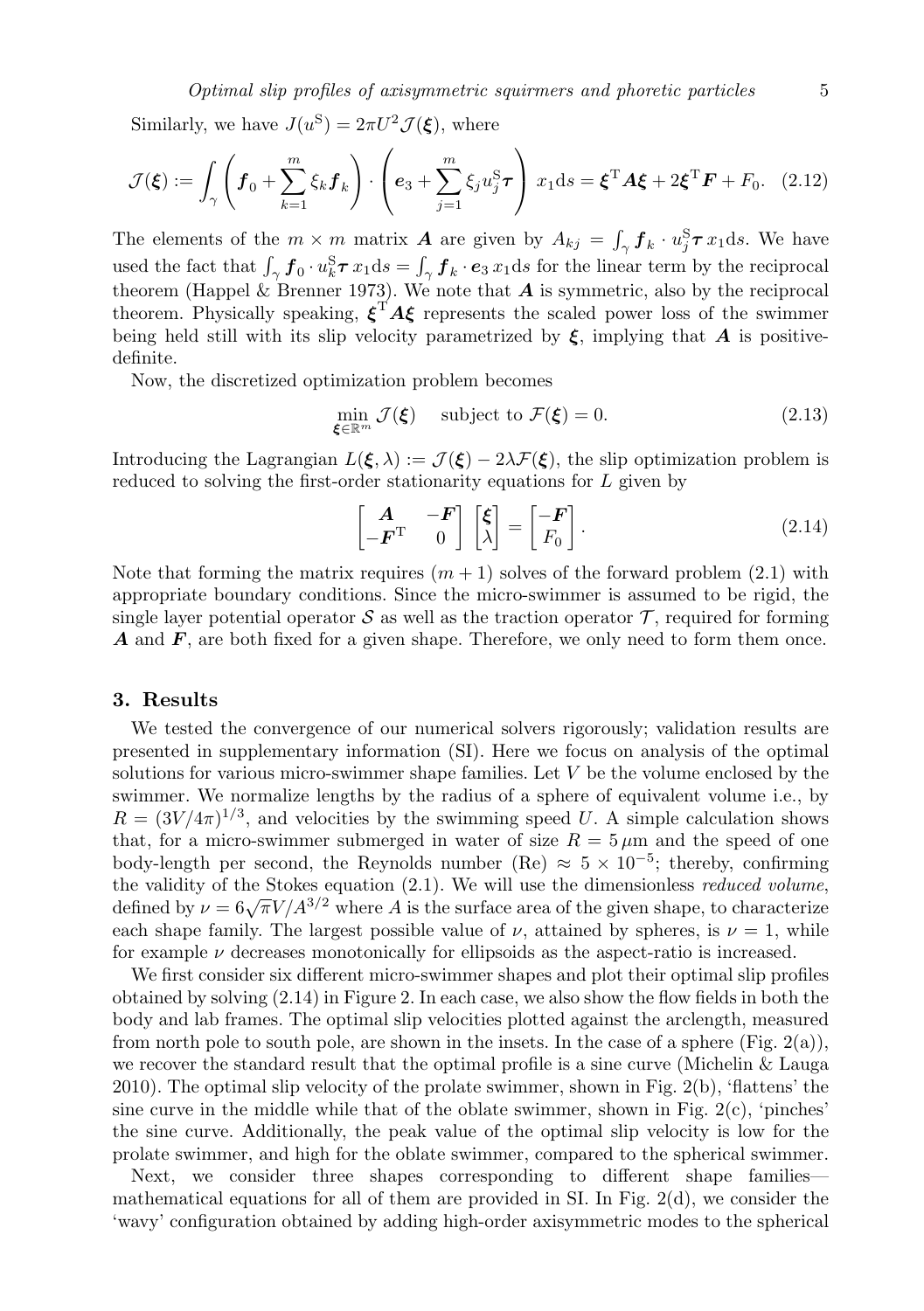

FIGURE 2. Flow fields and the optimal slip velocity for a few swimmers with typical shapes: (a) Sphere, (b) Prolate ellipsoid, (c) Oblate ellipsoid, (d) Wavy, (e) Spherocylinder, (f) Stomatocyte. Insets show the optimal slip velocities as functions of arc-length along the generating curve. The optimization is performed using 21 control points on the generating curve for representing the slip velocity.

shape. The optimal slip velocity follows the general trend for that of (a), while lower slip velocities are observed at the troughs, qualitatively consistent to those obtained in Vilfan (2012). The spherocylinder (Fig.  $2(e)$ ) resembles closely the prolate ellipsoid of Fig.  $2(b)$ with the same aspect ratio, its optimal slip velocity being nearly the same (albeit with a slightly narrower plateau and higher peak slip velocity). Finally, we investigate the optimal slip velocity of the stomatocyte shape (Fig.  $2(f)$ ), which is the only non-convex shape among those considered here. Similar to that of the oblate swimmer, the general slip velocity is like a pinched sine wave. However, one distinguishing feature is that slip velocity is nearly zero over part of its surface, namely the cup-like region in its posterior.

We note that judging by the flow field, all optimal swimmers studied here appear to be neutral swimmers (as opposed to pushers or pullers), even though some of them (e.g., the stomatocyte) have front-back asymmetric shapes. Additionally, the optimal slip velocity is proportional to the target swimming speed  $U$  due to linearity of the Stokes equations. As a consequence, while the results only showcase micro-swimmers propelling themselves in the positive  $e_3$  direction, the optimal solution  $u^{S*}$  for swimming in the opposite direction is merely a change of sign.

Next, we study the optimal active force density  $f$  corresponding to the same shapes. Its normal and tangential components are plotted in Fig. 3. We note that by the no-net-force condition (2.5), the power loss reduces to  $P = 2\pi \int_{\gamma} \boldsymbol{f} \cdot (u^{\rm S} \boldsymbol{\tau}) x_1 \mathrm{d}s$ , implying that only the tangential component contributes to the power loss. The change in tangential forces as a function of arclength loosely resembles that of the optimal slip velocity, mediated by the local curvature along the generating curve. Qualitatively, a low local curvature suppresses the traction and a high local curvature amplifies it. Slip velocities scaled by their local curvatures are shown in black dotted curves for a reference.

In Fig. 4, we plot the minimal power loss as a function of the reduced volume for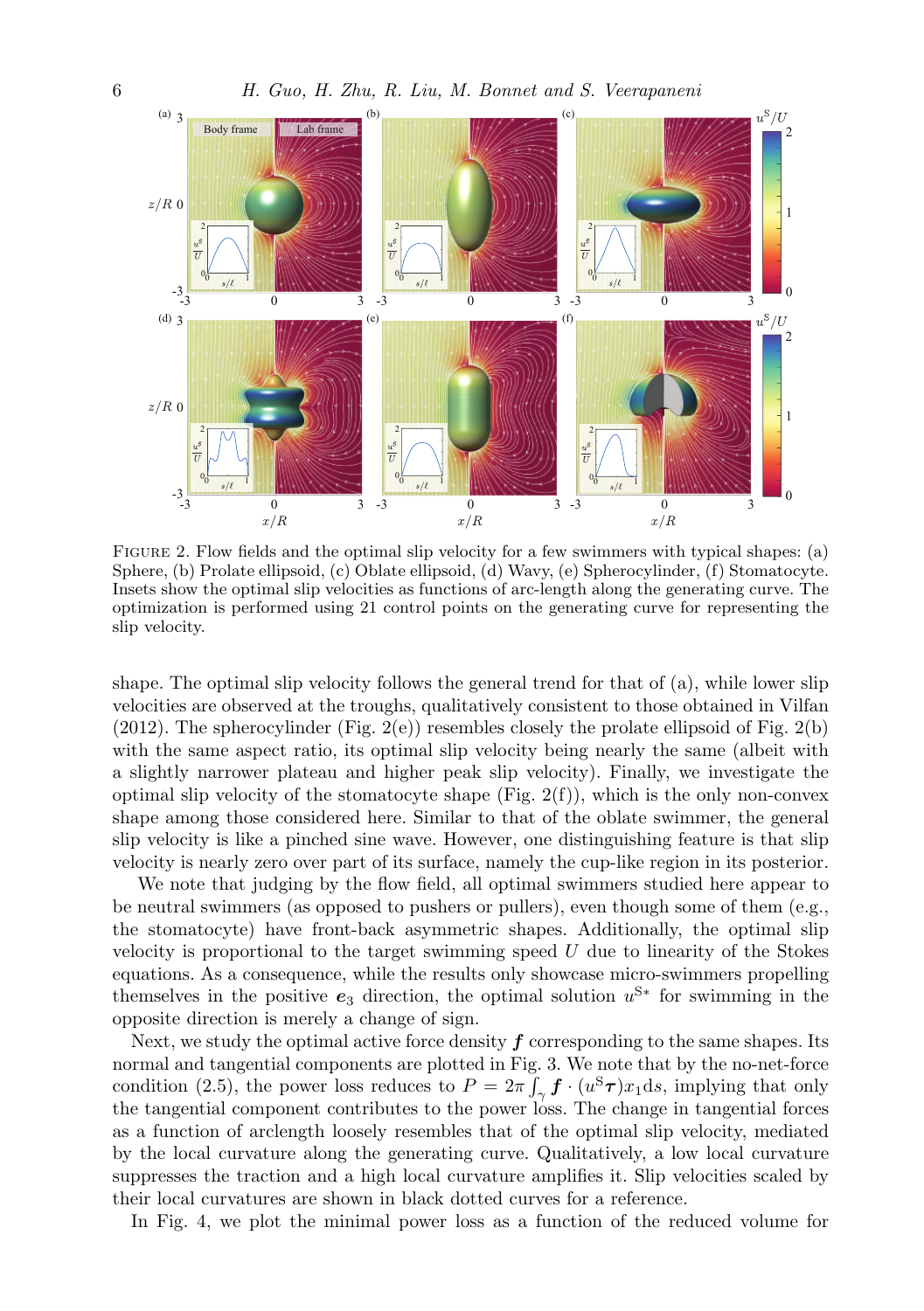Optimal slip profiles of axisymmetric squirmers and phoretic particles 7



Figure 3. Active force density on the swimmer surface as functions of arc-length along the generating curve. Normal and tangential components of the force densities are depicted by blue and orange curves. Scaled optimal slip velocities  $2u^{S*}\kappa R/U$  are shown in dotted curves, where  $\kappa$  is the local curvature. Insets are the shapes of the corresponding swimmers.

various shape families, scaled by that of the spherical swimmer with the same volume. The minimal power loss for prolate ellipsoids monotonically decreases as the shape gets more slender; in contrast, it is well-known that the shape with the minimal fluid drag is one with approximately 2:1 aspect ratio (Pironneau 1973). By slender body theory, the power loss of a prolate ellipsoid scales as  $\sim \mu \alpha^{2/3} U^2$ , where  $\alpha$  is the aspect ratio (see Leshansky *et al.*) (2007)). On the other hand, the minimal power loss for oblate ellipsoids grows rapidly as the reduced volume is increased. Shapes of the spherocylinder family behave similarly to the prolate ellipsoids, and converge to the spherical case when the length of the cylinder reduces to 0, as expected. It is however worth pointing out that spherocylinder costs more power loss than prolate ellipsoids with the same reduced volume; this relates to the fact that the peak slip velocity for spherocylinder is higher than that of the prolate ellipsoid (Fig. 2(b) $\&$ (e)). The stomatocyte family is constructed by 'pulling' the rim of the shape, effectively making the shape 'taller' and curls deeper and deeper inside. We find that 'taller' shapes requires lower power loss for this shape family, which is qualitatively consistent with the ellipsoid family. Finally, we note that the power loss of the snowman family (two spheres attaching with each other) is quite robust to the relative sizes of the two spheres. The power loss is only about 25% higher than that of a single sphere in the limit case where the two spheres are of the same size.

A few other examples that take more generic shapes are also shown in Figure 4. The optimal slip velocities are colored on their surfaces while their power loss is shown in the form of scatter points. The generating curve of these shapes are formed by spherical harmonics. We note that the optimal performance of shapes that appear similar can be very different. For example, the difference in power loss between examples 6 and 8 is about 150% of the spherical swimmer, or 60% of example 6. This result is a strong indicator that the slip velocity of the artificial swimmer, as well as its shape, must be carefully designed to achieve good performance.

We note that the minimal power loss for all the shape familites considered here are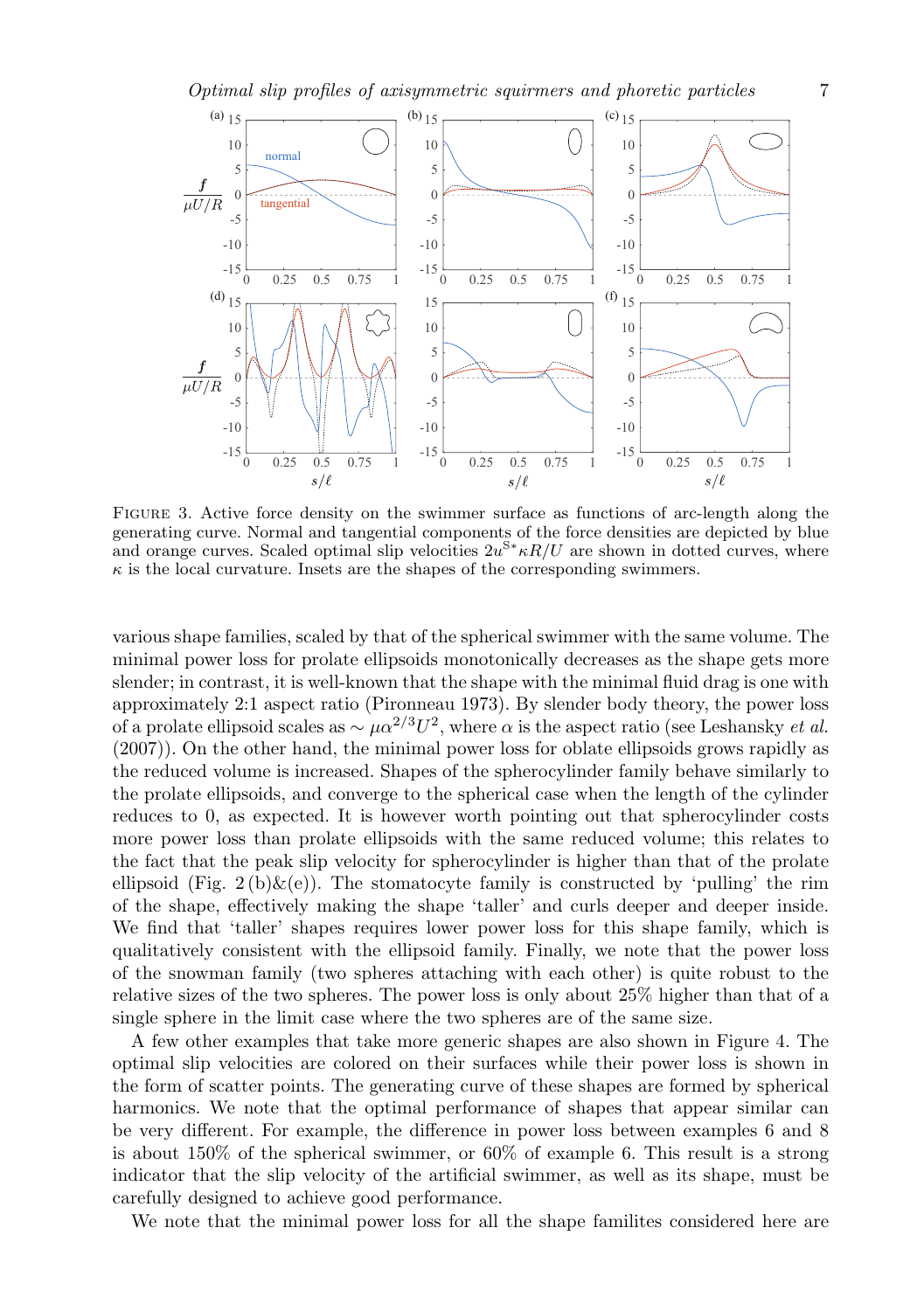

Figure 4. Scaled minimal power loss of different shape families, plotted against the reduced volume  $\nu$ . Example shapes are color-coded by the optimal slip velocity. The dotted line shows the theoretical limit of power loss given by the slender body theory (Leshansky et al. 2007).

bounded from below by the curve for prolate ellipsoids, agreeing with the analysis made by Leshansky et al. (2007).

#### 4. Conclusions

In this work, we provided a solution procedure for the PDE-constrained optimization problem of finding the optimal slip profile on an axisymmetric micro-swimmer that minimizes the power loss required to maintain a target swimming speed. While it can be extended to other objective functions, we exploited the quadratic nature of the power loss functional in the control parameters to simplify and streamline the solution procedure. In the general case, an adjoint formulation and iterative optimization algorithms can be employed. Regardless of the formulation, however, the use of boundary integral method to solve the Stokes equations greatly reduces the computational cost due to dimensionality reduction. Solving any of the examples presented in this work, for example, required only a few seconds on a standard laptop. Extending our procedure to fully three-dimensional (non-axisymmetric) shapes is straightforward; the key technical challenge is incorporating a high-order boundary integral solver, for which open-source codes are now available (e.g., see Gimbutas & Veerapaneni (2013)).

The optimal slip velocities of different families of bio-relevant shapes and common phoretic particle shapes were studied and compared against idealized shapes. We found that optimal slip velocity for all shapes, even with front-back asymmetric shapes, could be viewed as neutral swimmers. This mirrors the findings in Stone & Samuel (1996) that swimmers that create no vorticity in the surrounding fluid spend less energy than those which do. Additionally, the power loss of micro-swimmers seem to be bounded from below by prolate ellipsoids with the same reduced volume.

The optimization procedure developed in this work can directly be employed in the design pipeline of autophoretic particles. For example, in the case of diffusiophoresis, the computed optimal slip profile for a given shape can be used to formulate the chemical coating pattern of the phoretic particles. Another natural extension of this work is to relax the steady slip assumption and consider time-periodic squirming motion as done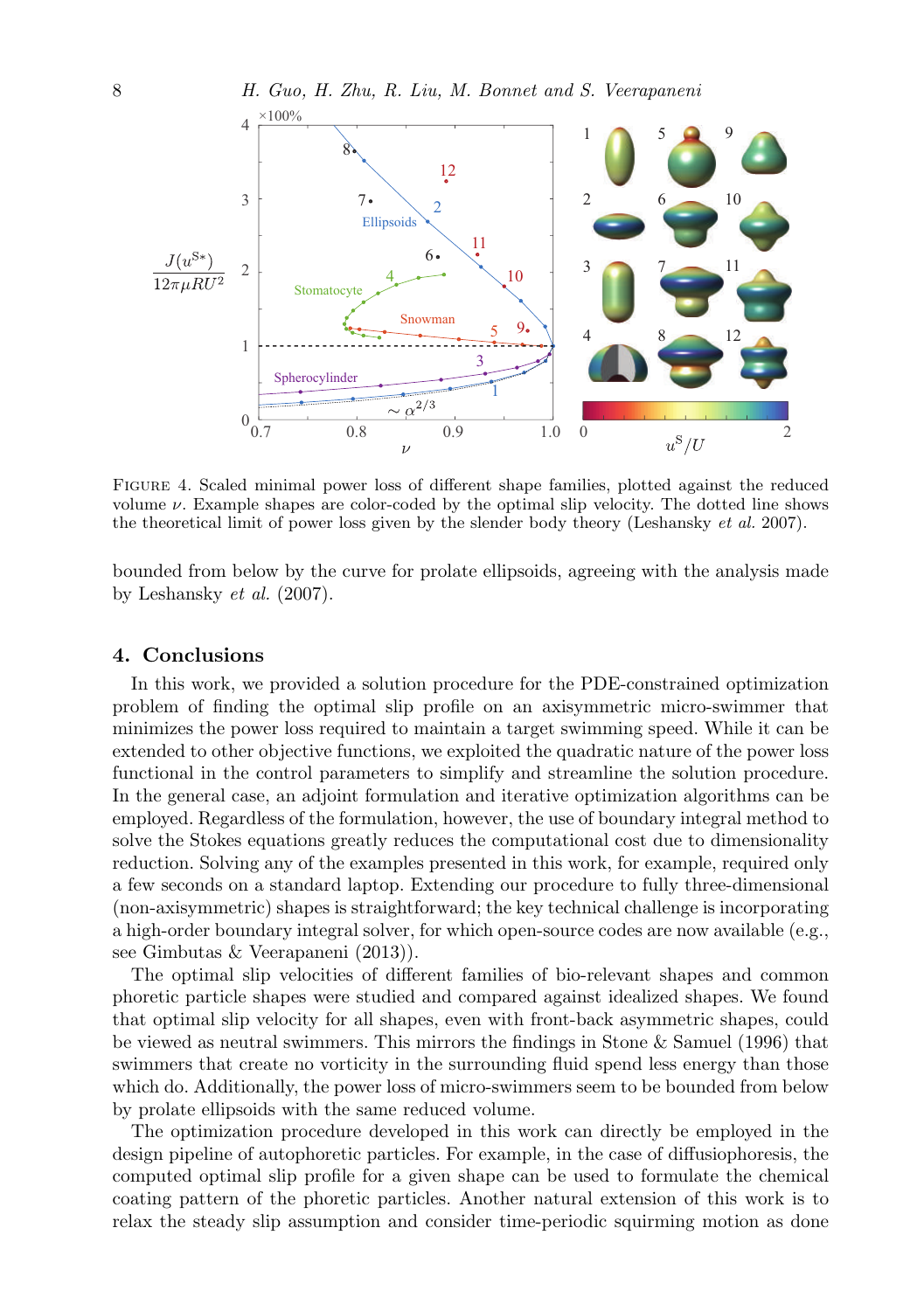in Michelin & Lauga  $(2010)$ . This would be particularly useful for studying the ciliary locomotion of micro-organisms with arbitrary shapes. Furthermore, building on the recent work of Bonnet et al. (2020), we are developing solvers for the shape optimization problem of finding the most efficient microswimmer shapes under specified area, volume or other physical constraints.

Authors gratefully acknowledge support from NSF under grants DMS-1719834 and DMS-1454010.

#### REFERENCES

- ANDERSON, J. L. 1989 Colloid transport by interfacial forces. Annual review of fluid mechanics  $21(1), 61-99.$
- AUBRET, A. & PALACCI, J. 2018 Diffusiophoretic design of self-spinning microgears from colloidal microswimmers. Soft matter 14 (47), 9577–9588.
- Blake, J. R. 1971 A spherical envelope approach to ciliary propulsion. Journal of Fluid Mechanics 46 (01), 199–208.
- Bonnet, M., Liu, R. & Veerapaneni, S. 2020 Shape optimization of stokesian peristaltic pumps using boundary integral methods. Advances in Computational Mathematics 46 (2), 1–24.
- CHOUDHURY, U., STRAUBE, A. V., FISCHER, P., GIBBS, J. G. & HÖFLING, F. 2017 Active colloidal propulsion over a crystalline surface. New Journal of Physics 19 (12), 125010.
- Gimbutas, Z. & Veerapaneni, S. 2013 A fast algorithm for spherical grid rotations and its application to singular quadrature.  $SIAM\ Journal\ on\ Scientific\ Computing$  35 (6), A2738– A2751.
- Golestanian, R., Liverpool, T. B. & Ajdari, A. 2007 Designing phoretic micro-and nanoswimmers. New Journal of Physics 9 (5), 126.
- HAPPEL, J. & BRENNER, H. 1973 Low Reynolds number hydrodynamics with special applications to particulate media. Noordhoff.
- Howse, J. R., Jones, R. A., Ryan, A. J., Gough, T., Vafabakhsh, R. & Golestanian, R. 2007 Self-motile colloidal particles: from directed propulsion to random walk. Physical review letters 99 (4), 048102.
- Kyoya, K., Matsunaga, D., Imai, Y., Omori, T. & Ishikawa, T. 2015 Shape matters: Nearfield fluid mechanics dominate the collective motions of ellipsoidal squirmers. Physical Review E  $92(6)$ , 063027.
- Lauga, E. & Powers, T. R. 2009 The hydrodynamics of swimming microorganisms. Reports on Progress in Physics  $72$  (9), 096601.
- LESHANSKY, A. M., KENNETH, O., GAT, O. & AVRON, J. E. 2007 A frictionless microswimmer. New Journal of Physics  $9(5)$ , 145.
- Lighthill, J. 1952 On the squirming motion of nearly spherical deformable bodies through liquids at very small reynolds numbers. Communications on Pure and Applied Mathematics 5 (2), 109–118.
- Lighthill, S. J. 1975 Mathematical biofluiddynamics. SIAM.
- Lynn, D. 2008 The ciliated protozoa: characterization, classification, and guide to the literature. Springer Science & Business Media.
- Michelin, S. & Lauga, E. 2010 Efficiency optimization and symmetry-breaking in a model of ciliary locomotion. Physics of Fluids 22 (11), 111901.
- Morgan, A. R., Dawson, A. B., Mckenzie, H. S., Skelhon, T. S., Beanland, R., Franks, H. P. & Bon, S. A. 2014 Chemotaxis of catalytic silica–manganese oxide 'matchstick' particles. Materials Horizons 1 (1), 65–68.
- Palacci, J., Sacanna, S., Abramian, A., Barral, J., Hanson, K., Grosberg, A. Y., Pine, D. J. & Chaikin, P. M. 2015 Artificial rheotaxis. Science advances 1 (4), e1400214.
- Paxton, W. F., Kistler, K. C., Olmeda, C. C., Sen, A., St. Angelo, S. K., Cao, Y., Mallouk, T. E., Lammert, P. E. & Crespi, V. H. 2004 Catalytic nanomotors: autonomous movement of striped nanorods. Journal of the American Chemical Society 126 (41), 13424–13431.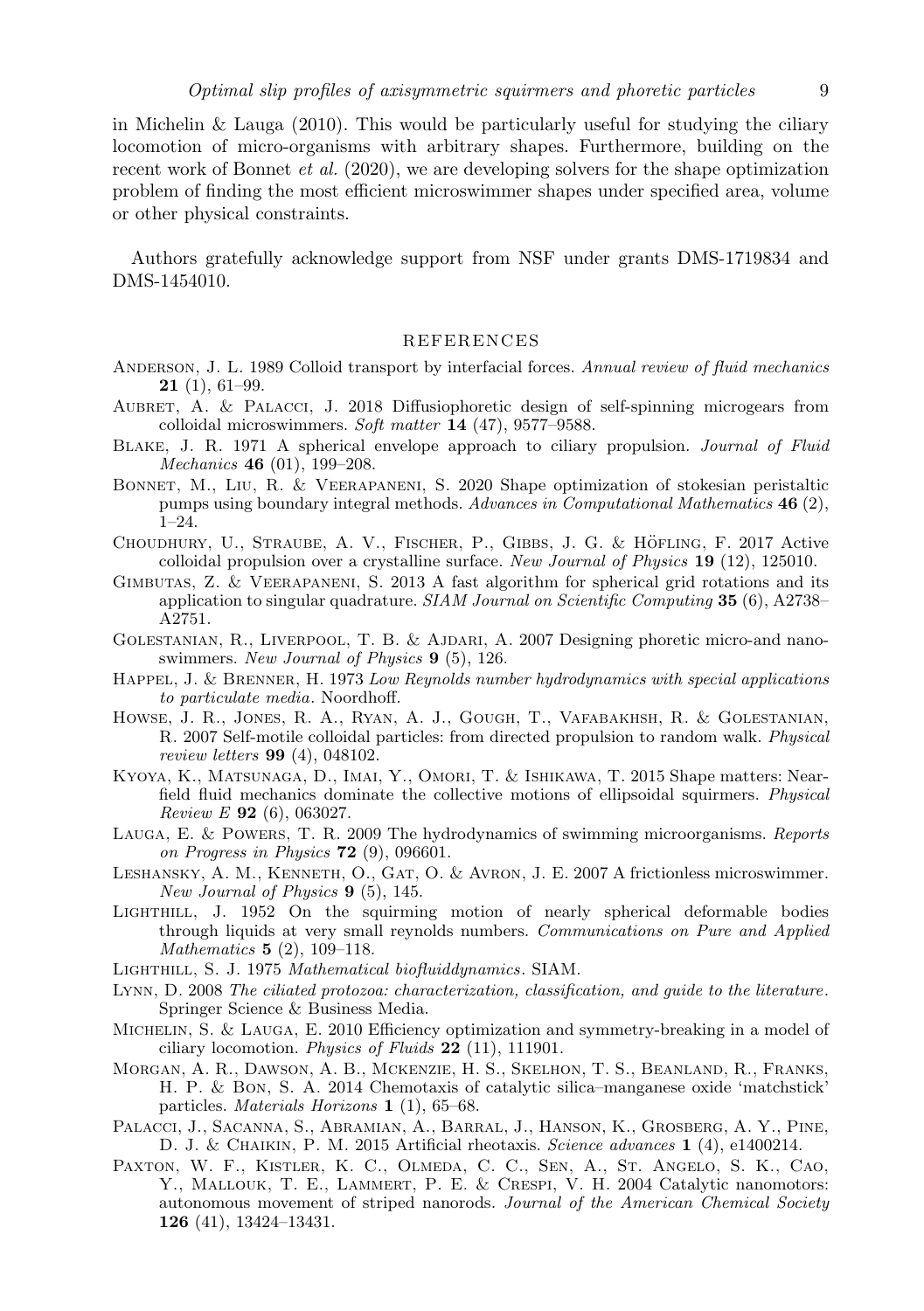- PEDLEY, T. J. 2016 Spherical squirmers: models for swimming micro-organisms. *IMA Journal* of Applied Mathematics 81 (3), 488–521.
- PIRONNEAU, O. 1973 On optimum profiles in stokes flow. Journal of Fluid Mechanics 59 (1), 117–128.
- POZRIKIDIS, C. 1992 Boundary integral and singularity methods for linearized viscous flow. Cambridge University Press.
- Simmchen, J., Baeza, A., Miguel-Lopez, A., Stanton, M. M., Vallet-Regi, M., Ruiz-MOLINA, D.  $&$  SÁNCHEZ, S. 2017 Dynamics of novel photoactive agcl microstars and their environmental applications. *ChemNanoMat* 3 (1),  $65-71$ .
- STONE, H. A. & SAMUEL, A. D. 1996 Propulsion of microorganisms by surface distortions. Physical review letters 77 (19), 4102.
- Uspal, W. E., Popescu, M. N., Tasinkevych, M. & Dietrich, S. 2018 Shape-dependent guidance of active janus particles by chemically patterned surfaces. New Journal of Physics 20 (1), 015013.
- Valadares, L. F., Tao, Y.-G., Zacharia, N. S., Kitaev, V., Galembeck, F., Kapral, R. & Ozin, G. A. 2010 Catalytic nanomotors: Self-propelled sphere dimers. Small 6 (4), 565–572.
- Veerapaneni, S. K., Gueyffier, D., Biros, G. & Zorin, D. 2009 A numerical method for simulating the dynamics of 3d axisymmetric vesicles suspended in viscous flows. Journal of Computational Physics 228 (19), 7233–7249.
- Vilfan, A. 2012 Optimal shapes of surface slip driven self-propelled microswimmers. Physical review letters 109 (12), 128105.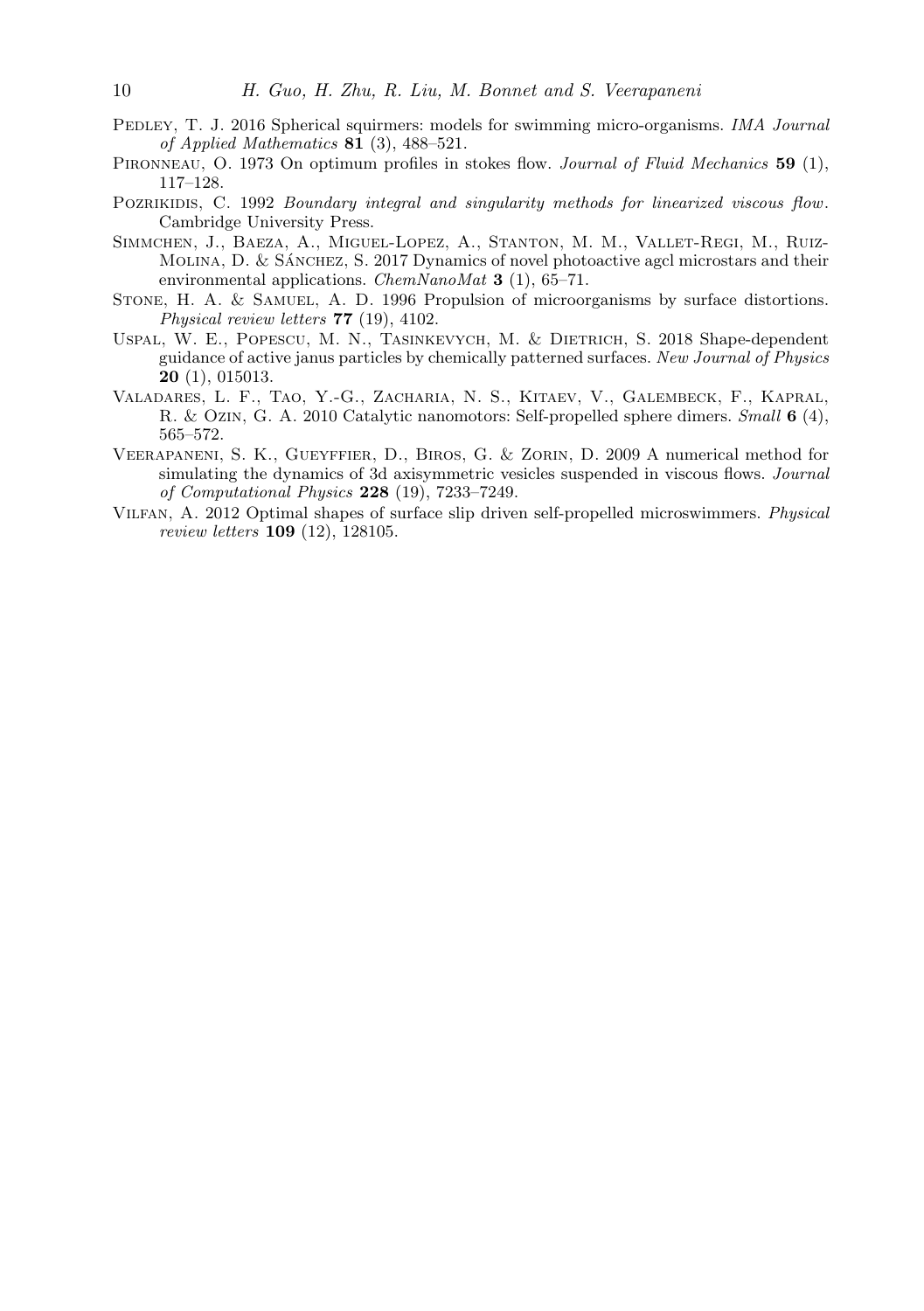# Optimal slip velocities of micro-swimmers with arbitrary axisymmetric shapes: Supplemental material

# Hanliang Guo $^1$ , Hai Zhu $^1$ , Ruowen Liu $^1$ , Marc Bonnet $^2$ , and Shravan  $\rm{Veerapaneni^1\dagger}$

<sup>1</sup>Department of Mathematics, University of Michigan, Ann Arbor, MI, 48109 USA. <sup>2</sup>POEMS (CNRS, INRIA, ENSTA), ENSTA, 91120 Palaiseau, France.

(Received xx; revised xx; accepted xx)

#### 1. Parameter space

We parametrize the slip velocity by a B-spline formulation. Simply speaking, the slip velocity  $u^{\mathcal{S}}(t)$  is determined by  $(M+1)$  control points,  $u^{\mathcal{S}}(t_i) = \varphi_i$  for  $i = 0, \dots, M$ , and is interpolated by B-spline basis functions between the control points. Here  $t \in [0, \pi]$  is a reparametrization of the arc-length s. In theory, we only need to assign control points for  $t_i$  between 0 and  $\pi$  to generate an admissible slip velocity by symmetry. In practice, however, we assign control points in the full period  $t_i \in [0, 2\pi]$  and impose periodic boundary conditions to determine the spline coefficients, as detailed below.

Let  $M = 2N + 2$ , where N is the number of free control points between 0 and  $\pi$ . Let all control points be equally spaced, we have  $t_i = 2\pi i/M$ ,  $i = 0, \dots, M$ . To make sure the slip velocity is axisymmetric, we assign ghost control points  $\varphi_i = -\varphi_{M-i}$  for  $N+1 < i < 2N+2$  and enforce zero conditions at the poles  $\varphi_i = 0$ , for  $i = 0, N+1, 2N+2$ .

The general B-spline formulation of order 5 is given by

$$
u^{S}(t) := \sum_{k=-5}^{M-1} \xi_k B_k(t), \quad t \in [0, 2\pi],
$$
\n(1.1)

where  $B_k(t) = B_{k,5}^*(\frac{M}{2\pi}t)$  is a modified k-th B-spline basis function, and  $B_{k,p}^*$  is the standard  $k$ -th B-spline basis function of degree  $p$ , given by recurrence

$$
B_{k,0}^*(t) = \begin{cases} 1, & k \leqslant t < k+1 \\ 0, & \text{otherwise} \end{cases} \tag{1.2}
$$

$$
B_{k,p}^*(t) = \frac{t-k}{p} B_{k,p-1}^*(t) + \frac{p+k+1-t}{p} B_{k+1,p-1}^*(t).
$$
 (1.3)

In order to obtain the  $(M + 5)$  B-spline coefficients  $\xi_k$  from the  $(M + 1)$  control points  $\varphi_i$ , we need four more equations to close the system. Specifically, we use the periodic boundary conditions of the derivatives

$$
\frac{d^n u^S}{dt^n}(0) = \frac{d^n u^S}{dt^n}(2\pi), \quad n = 1, 2, 3, 4.
$$
\n(1.4)

These system of equations uniquely determine the B-spline coefficient  $\xi_k$  from the control points  $\varphi_i$ . The slip velocity  $u^S(t)$  along the generating curve could then be found by substituting  $\xi_k$  into (1.1).

† Email address for correspondence: shravan@umich.edu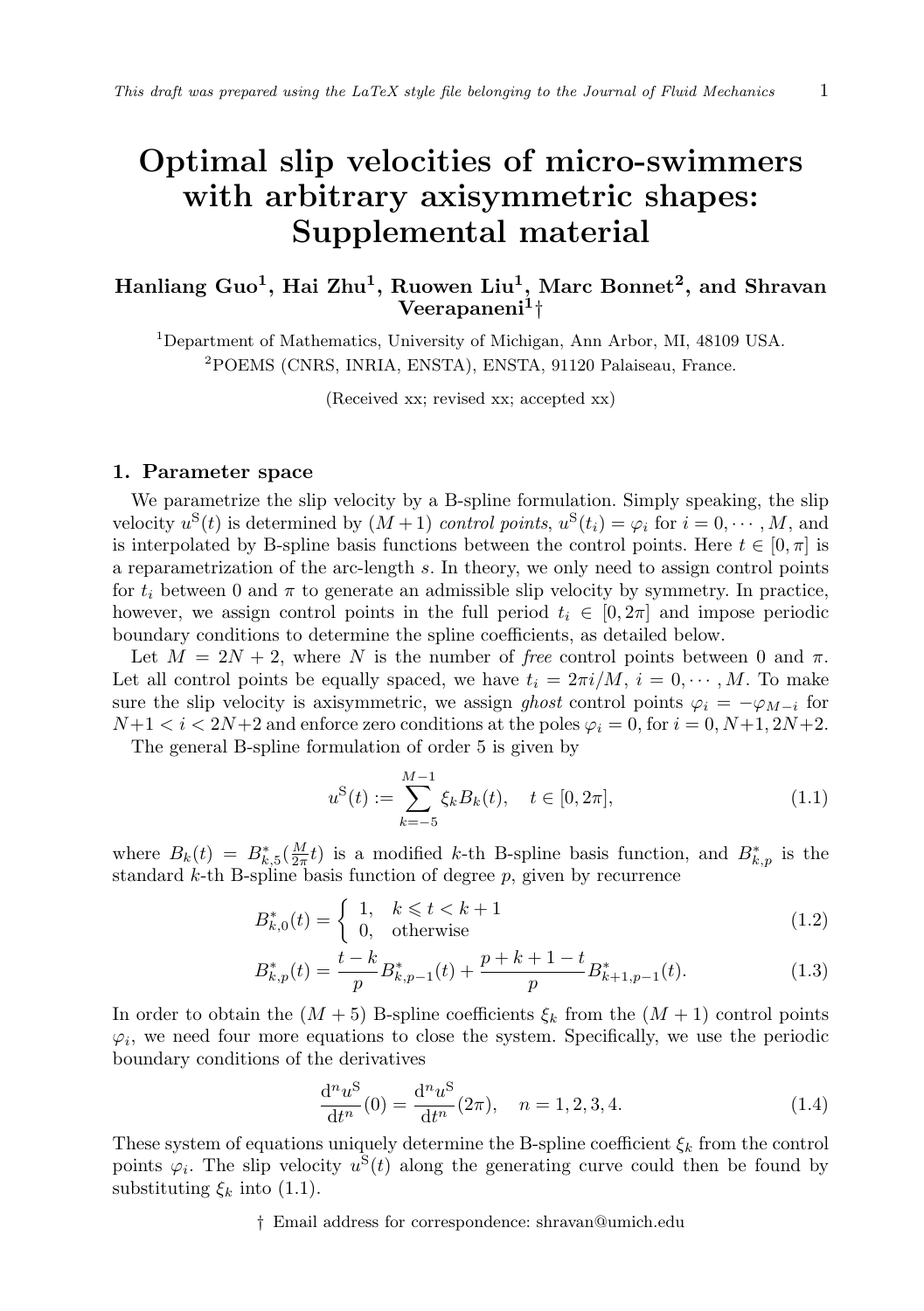### 2. Numerical validation

To validate our boundary integral method, we construct a boundary value problem and test the algorithm against the exact solution. The exact flow field generated by axisymmetric stokeslets and the resulted traction on the surface can be computed analytically by

$$
\boldsymbol{u}_{exa}(\boldsymbol{x}) = \sum_{k=1}^{N} K(\boldsymbol{x}, k) \boldsymbol{\mu}_{exa}(k) y_1(k), \quad \boldsymbol{f}_{exa}(\gamma) = \sum_{k=1}^{N} T(\gamma, k) \boldsymbol{\mu}_{exa}(k) y_1(k), \qquad (2.1)
$$

where  $\{y(k)\}\$  and  $\{\mu_{exa}(k)\}\$ are the location and strength of the k-th stokeslet,  $K(\mathbf{x},s)$ is a kernel composed of elliptic integrals of first and second kind (Veerapaneni et al. 2009) and

$$
T(\boldsymbol{x},s) = \int_0^{2\pi} dv \begin{bmatrix} \frac{(y_1(s)\cos(v) - x_1)(y_1(s) - x_1\cos(v))}{|r^5|} & \frac{(y_1(s)\cos(v) - x_1)(y_2(s) - x_2)}{|r^5|} \\ \frac{(y_1(s) - x_1\cos(v))(y_2(s) - x_2)}{|r^5|} & \frac{(y_2(s) - x_2)^2}{|r^5|} \end{bmatrix} . \tag{2.2}
$$
  
\n
$$
(n_1 (y_1(s)\cos(v) - x_1) + n_2 (y_2(s) - x_2)), \quad \boldsymbol{x} \in \gamma.
$$

We randomly choose 5 stokeslet whose locations and strengths are given in Figure  $1(a)$ by the black arrows and substitute them into (2.1) as our reference case.

To obtain the numerical solution, we first evaluate the reference flow field on the generating curve  $u_{exa}(\gamma)$ , then treat  $u_{exa}(\gamma)$  as the boundary condition to obtain the density vector  $\mu$  from  $\mathcal{S}[\mu](\gamma) = u_{exa}(\gamma)$ . We subsequently use the density vector  $\mu$  to evaluate the flow field  $u_{num}(x)$  outside the micro-swimmer's surface. The traction on the generating curve is evaluated from the same density vector  $\mu$  using the traction kernel  $\boldsymbol{f}_{num}(\gamma)=(-\tfrac{1}{2}\mathcal{I}+\mathcal{T})[\boldsymbol{\mu}](\gamma)=-\tfrac{1}{2}\boldsymbol{\mu}(\gamma)+\int_{\gamma}T(\boldsymbol{x},s)\boldsymbol{\mu}(s)y_1(s)ds_{\boldsymbol{y}}.$ 

In the case of axisymmetric flow for a single micro-swimmer suspended in an unbounded viscous fluid, we adapt a single layer potential formulation used in Veerapaneni et al. (2009). The logarithm of absolute error between  $u_{exa}$  and  $u_{num}$  is shown in figure 1(a) with 400 Gauss-Legendre quadrature points on  $\gamma$ . The numerical method of the forward problem has a 10-digits spatial accuracy for flow field and 6-digits spatial accuracy for traction with 400 quadrature points on the generating curve, as shown in figure  $1(b) \&c)$ . In all of our simulations, 600 Gauss-Legendre quadrature points are used.

By way of validation, we also computed the fluid drag of a family of prolate and oblate ellipsoids. The shape that yields the minimal fluid drag is a prolate ellipsoid with a roughly 2 : 1 aspect ratio (Fig. 2), consistent with the optimal shape obtained previously in Pironneau (1973).

#### 3. Generating curves of the shapes used in the paper

Some of the generating curves used in the paper can be easily expressed as functions of imaginary variables. In all cases below,  $i = \sqrt{-1}$ ,  $t \in [0, \pi]$  is the polar angle. The axis of symmetry is the imaginary axis.

(i)Ellipsoids:  $z = \alpha^{-1/3} \sin(t) + i \alpha^{2/3} \cos(t)$ ,  $\alpha$  is the aspect ratio.

(ii)Wavy shapes:  $z = (1 + 0.15 \cos(kt) \exp(i(\pi/2 - t)))$ ,  $k \in \{3, 4, 5, 6\}$  is the order of the perturbation.

(iii)Stomatocyte:  $z = (1.5 + \cos t)(\sin(\lambda \pi \sin t) + i \cos(\lambda \pi \sin t)) - 0.5i, \lambda \in [0.4, 0.95]$ measures the vertical 'stretchness' of the shape.

(iv)Harmonics:  $z = \rho(t) \sin t - i\rho(t) \cos t$ , where  $\rho(t) = 1 + rY_n^m(t, 0)$ , where  $Y_n^m(\theta, \varphi)$  is the